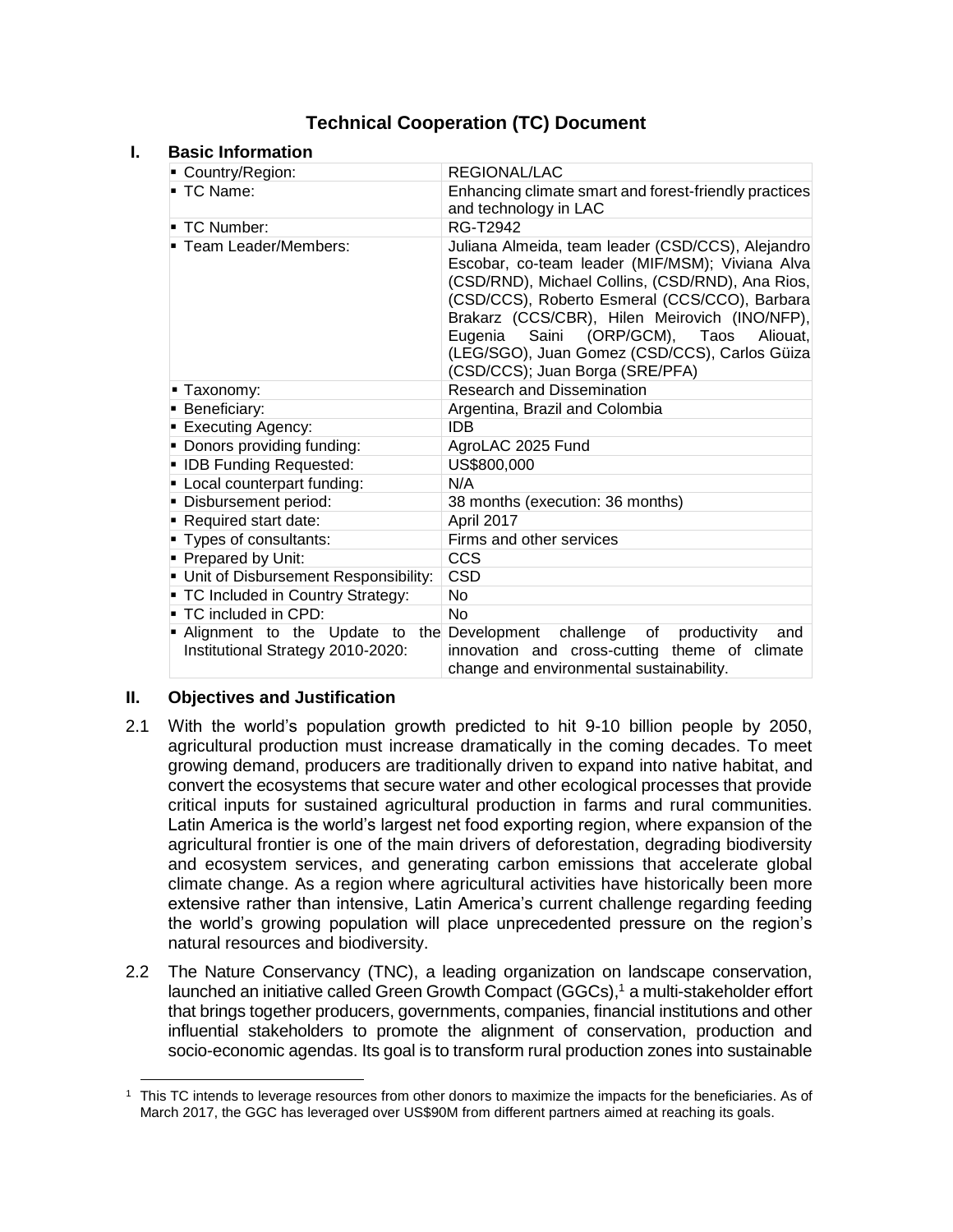- 2 -

productive landscapes by developing agreements among stakeholders to achieve specific goals, bring science to map conservation priorities, improve land use, and align multiple interests and investments. Under the GGC TNC has identified 5 major strategic biomes for conservation, which have been under pressure by agriculture expansion and other human activities: Yucatan Peninsula and Chiapas (Mexico), Meta and Caquetá (Colombia), Para (Brazil), Chaco (Argentina and Paraguay), and Patagonia (Argentina). This project aims to leverage this effort around the GGC and focus on forest conservation in Meta (Colombia), Pará (Brazil) and Jujuy and Salta in the region of the Great Chaco (Argentina).

- 2.3 Colombia hosts almost 10% of the planet's biodiversity. Between 1990 and 2000, 59% of all deforestation in the country was taking place in municipalities with a high incidence of conflict. By 2013, this percentage increased to 75% (Colombian Institute of Environmental Studies (IDEAM, 2014)). The main sources of deforestation in Colombia are illegal mining, illicit crops, land conversion for agricultural purposes, logging, and forest fires (IDEAM, 2015). Climate change variables exacerbate the situation and increase the pressure on the Colombian forests. An increase in the average temperature between 2° and 4°C by 2070, along with modified hydrological conditions (e.g. reduced rainfall reduced in certain regions), could reduce Colombia's yields of corn, rice and potatoes by 7.4% by 2100 (DNP-IDB, 2015). IDEAM estimates 60% of the high land wetlands will disappear by 2050, a critical issue given the importance of the services provided by these ecosystems. In 2010 Colombia prepared its national Green House Gas (GHG) emissions inventory which determined that agriculture, forestry and other land uses were the highest emitting sectors (Colombia's INDC, 2015).
- 2.4 The Amazon forest, located primarily in the states of Amazonas and Para in Brazil, currently stores an estimated 120 billion tons of carbon and sucks up an astonishing 25 percent of carbon dioxide emitted from natural and human sources. Logging, slash-and-burn agriculture and oil exploration threaten to disrupt these processes that help keep the climate mostly in balance. Brazil's National Institute for Space Research (INPE) estimates that 7,989 square kilometers of land were cleared between August 2015 and July 2016 (up 29% from the previous year, and up 75% from 2012 levels). About 90% of the deforested land is used for livestock pasture (INPE, 2016).
- 2.5 Argentina has one of the highest deforestation rates in Latin America. In the last century, the country lost 70% of its native forests. Northwestern provinces of Chaco forests and Yungas (in Salta, Jujuy, Tucumán and Catamarca), which concentrated 93% of the deforestation that took place between 2001 and 2014, were the most affected. During this period the country lost about 50,000 km<sup>2</sup> of native forests.<sup>2</sup> Northwestern Argentina has become a major region for agribusiness expansion. Soy (which represents 28% of the total exports of the country<sup>3</sup>) and sugar cane expansion, have currently become major drivers for deforestation and displacement of indigenous and rural communities in Salta and Jujuy (World Bank, 2016).
- 2.6 Deforestation in traditional conflict areas surrounding the Macarena mountain range in Meta, the amazon forest in the Para State and the Chaco forest and Yungas in Salta and Jujuy is the main problem the project aims to alleviate. To achieve this goal, this Technical Cooperation proposes to support the public and private sectors in reducing deforestation while strengthening low carbon agriculture production in Colombia

 $\overline{\phantom{a}}$ 

<sup>2</sup> World Bank Country environmental analysis: Argentina; Nº9, Informe Nº11996, May 2016.

<sup>&</sup>lt;sup>3</sup> Per the Ministry of Agriculture, Livestock, Fishing and Foods the soy production increased 400% between 1990 and 2014, and the area cultivated tripled during this period.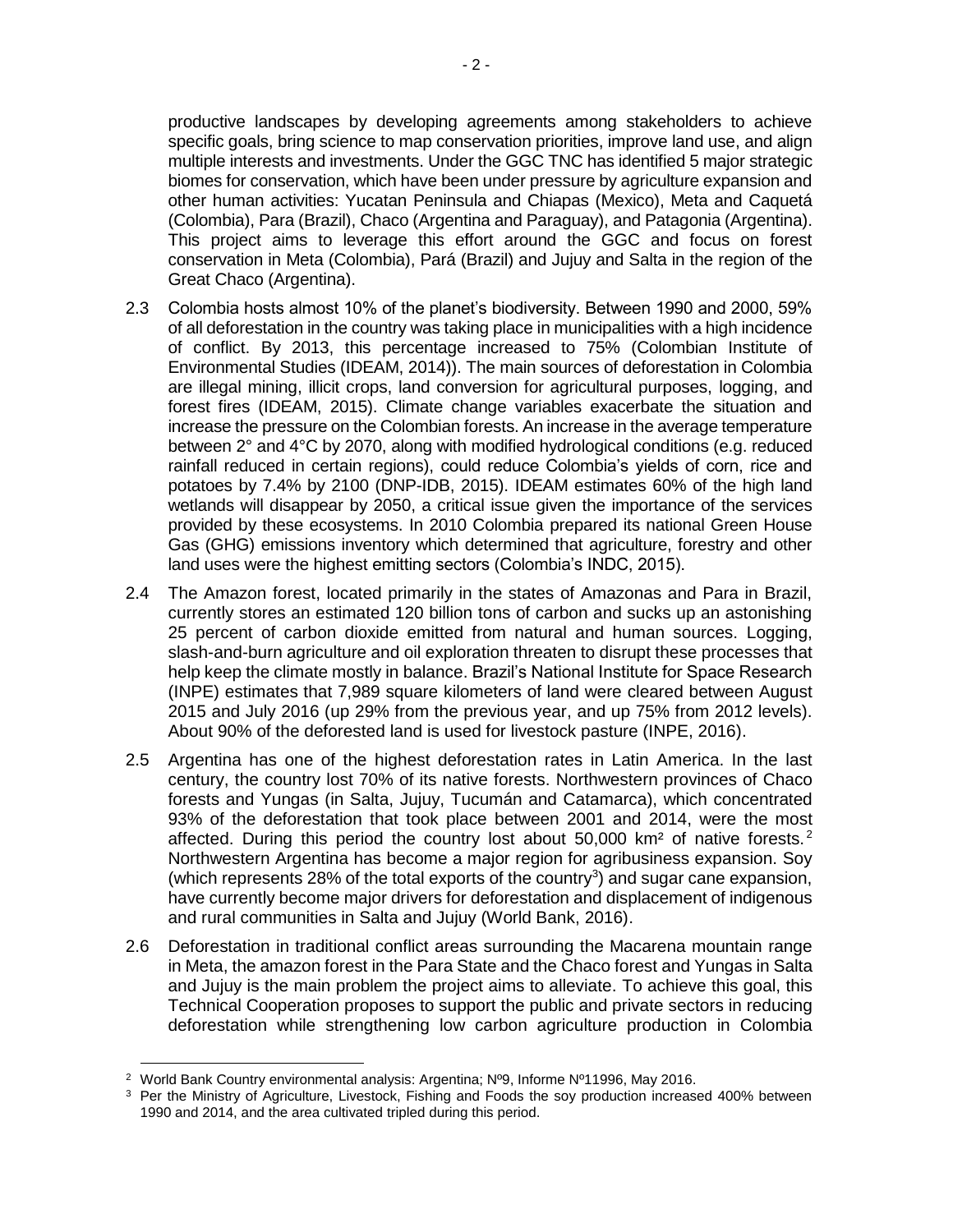(Meta), Brazil (Para), and Argentina ("Great Chaco region", with emphasis in Salta and Jujuy provinces), based on the successful implementation of the GGC methodology in São Felix do Xingu, Brazil and the Yucatán Peninsula, Mexico.

- 2.7 The three specific objectives are: (i) increase sustainable and climate resilient productivity of targeted value chains; (ii) increase access of these value chains to regional and global markets; (iii) support policy change and an enable regulatory environment to promote landscape conservation activities while fostering the public and private dialogue in this context.
- 2.8 **Synergies and knowledge value to other IDB operations**. With the technical assistance provided to the value chains prioritized in Meta (Colombia) on climate smart and forest-friendly practices and technology, this project expects to prepare a group of farmers and producer associations to best access the resources from the Sustainable Colombia Facility (GN-2865) and the "*Colombia Sostenible*" loan (CO-L1166). In the same line, the project expects to improve the technical capacity of key value chains prioritized in Para (Brazil) to enable them to better access the funds from *["Rural Sustentavel"](http://www.ruralsustentavel.org/en/about/)* (BR-X1028), an initiative that aims to increase the sustainability of agricultural production while preserving the environment and reducing carbon emissions. In Argentina, the knowledge generated will be also channeled to support the operation Forest Sustainability and Competitiveness Program (2853/OC-AR), which aims to contribute to the sustainable management and competitiveness of forest plantations. <sup>4</sup> Components 3 and 4 will also capitalize on existing technologies and innovation processes that have received the support of the Regional Fund for Agricultural Technology (FONTAGRO).<sup>5</sup> The regional workshop under Component 4 will disseminate the innovative climate smart technologies and practices that have been awarded in the competitions organized by FONTAGRO.
- 2.9 The TC is consistent with the Update to the Institutional Strategy (UIS) 2010-2020 (GN-2788-5) as it will generate relevant knowledge for the implementation of targeted climate smart agriculture innovations intended to spur policy improvements aimed at improving agricultural productivity. The TC also aligns with the cross-cutting theme of climate change and environmental sustainability as it intends to support the replication of best climate smart practices among the regions involved in the three countries. Additionally, the program will contribute to the Corporate Results Framework 2016-2019 (GN-2727-4) (CRF) by improving public service delivery as regional government agencies are strengthened by the adoption and replication of relevant knowledge on climate change adaptation. Finally, the TC aligns with Brazil's country strategy (GN-2850) objective of increasing "productivity and competitiveness"; with Argentina's country strategy (GN-2870) objective of developing "environmentally sustainable solutions and support for disaster risk management" and Colombia's Country Strategy (GN 2832) objective of increasing "economic productivity, by spurring innovation and development in business and agriculture".

 $\overline{a}$ <sup>4</sup> Some of the activities in this project target Salta and Jujuy areas.

<sup>5</sup> This project will add to the learning tools the material already published by Fontagro such as "*[Impactful](https://www.fontagro.org/en/publications/fontagros-publications/impactful-innovations/)  [innovations: lessons from family agriculture on adaptation to climate change in Latin America and the](https://www.fontagro.org/en/publications/fontagros-publications/impactful-innovations/)  [Caribbean"](https://www.fontagro.org/en/publications/fontagros-publications/impactful-innovations/), ["Innovaciones de Impacto: Lecciones de la Agricultura Familiar en América Latina y el Caribe](https://www.fontagro.org/es/publicaciones/publicaciones-fontagro/innovaciones-de-impacto-lecciones-de-la-agricultura-familiar-en-america-latina-y-el-caribe-2012/)  [2012](https://www.fontagro.org/es/publicaciones/publicaciones-fontagro/innovaciones-de-impacto-lecciones-de-la-agricultura-familiar-en-america-latina-y-el-caribe-2012/)*"; "*[I&D Agropecuario en Colombia: Política, Inversiones y Perfil Institucional](https://www.fontagro.org/es/publicaciones/publicaciones-fontagro/id-agropecuario-en-colombia-politica-inversiones-y-perfil-institucional/)*"*.* It will also use lessons learned from the program under development called "*Programa nacional Piloto de Ganadería de carne baja en emisiones*"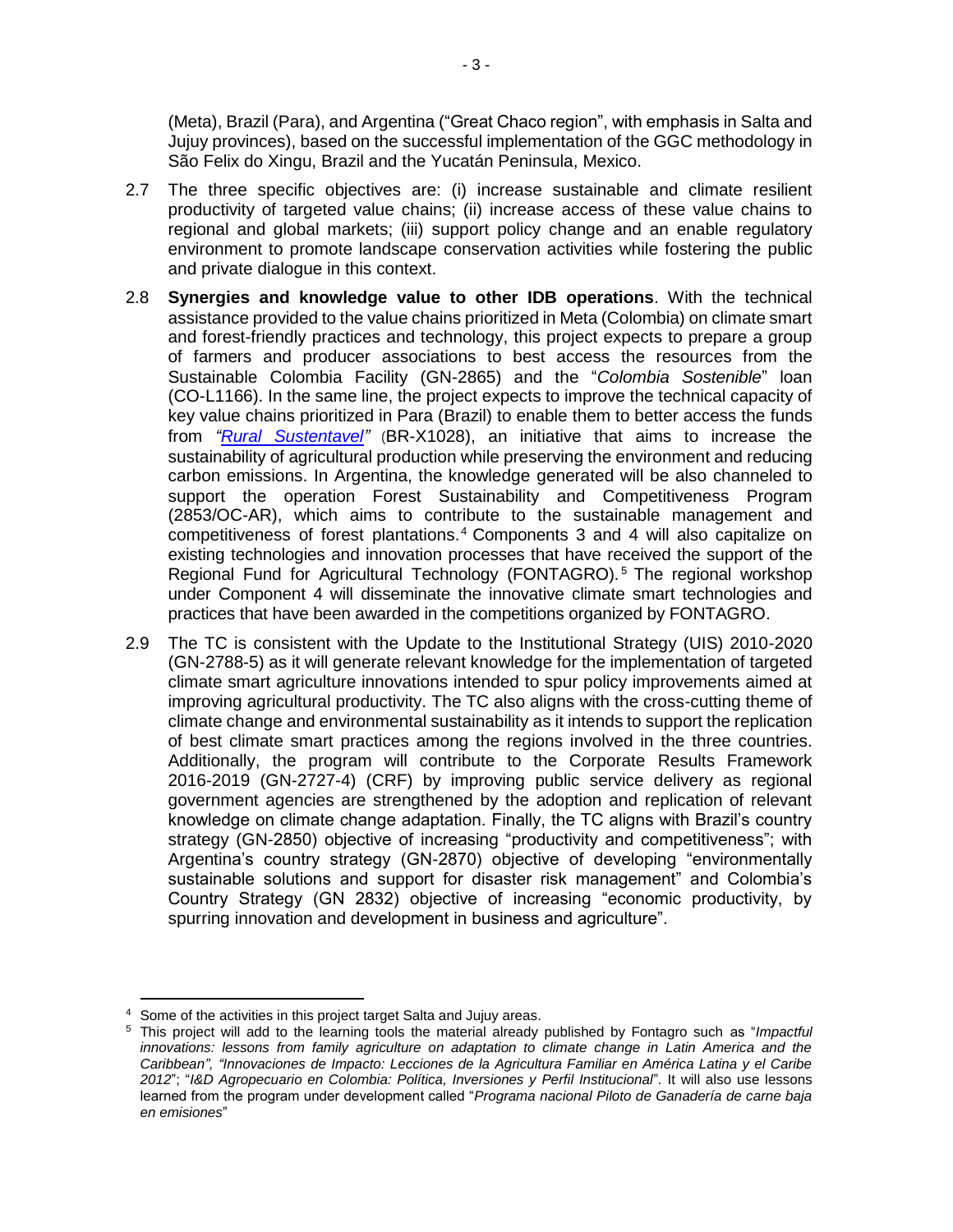#### **III. Description of Activities and Budget<sup>6</sup>**

- 3.1 **Component 1. Develop situational analysis (US\$24,000).** This component will finance the development of situational analysis that will include the following aspects: (i) mapping of the key value chains in the target regions, as well as involved actors and opportunities to make these value chains deforestation-free; (ii) definition of the most important areas for maintaining forest cover and the areas with the highest biophysical and socioeconomic potential for key crops/land uses; and (iii) assessment of the water demand: water as an input to guide productive activities based on water availability; and (iv) stakeholders and proposed partnership: identification and mapping of key stakeholders involved in the value chains (assessment of trends, pressures, driving forces, and responses). This assessment will build on the recently analysis developed by TNC on the drivers of deforestation across the target regions. These inputs will be used to feed the policy recommendations and training materials described in components 2 and 3 as well as to identify the target audience of the technical assistance to be provided.
- 3.2 **Component 2. Support public policies and develop training materials (US\$211,000).** The TC will support state and municipal governments and secretaries linked to the Ministries of Environment and Agriculture of the target regions to prepare conservation policies by financing the development of data, analysis and policy recommendations as part of the component 1, as well as the following additional inputs: (i) development of priority assessment for landscape conservation in Meta, Chaco and Para (detailed geographical datasets for planning production and conservation to avoid habitat loss, activities that contribute to the reduction of carbon emissions, conservation of high value areas, and agriculture intensification using sustainable practices); (ii) development of land use analysis and scenarios to balance the expansion of the major value chains included at the State Development Plan of Para [\(Pará 2030\)](http://para2030.com.br/) with the state´s net zero deforestation commitments; and (iii) development of manuals for the incorporation of climate smart agriculture practices and technologies for selected value chains as well as related investment plans needed.<sup>7</sup> It will engage with private sector to include quality requirements and delineate upgrading processes of small farms into local and regional value chains. This material will be discussed and presented, through capacity building activities, with the provincial governments involved in climate change, forestry conservation and agriculture related aspects, to help guide their conservation policies. Likewise, the material will be also used in the activities described in Component 3.
- 3.3 In the case of Argentina, this TC will also support the establishment of a collaboration agreement among key stakeholders -government agencies, private companies, academia, rural communities, etc.- towards a path of sustainable growth with conservation. <sup>8</sup> The collaboration agreement proposal should detail the structure, target commodities, activities for coordination and expected impact will be developed taking

 $\overline{\phantom{a}}$ <sup>6</sup> The initiation of the activities to be developed in Argentina is subject to the receipt of the non-objection letter from the Government.

 $7\text{}$  These include the development of climate resilient criteria and in-depth analysis of some specific value chains.

<sup>8</sup> Under this approach TNC was a key facilitator for the creation of the *Sustainability Agreement for Yucatan*, including the three Yucatan peninsula states, which announced their fulfillment of the commitments defined in such document, including: (i) the definition of REDD+ and climate adaptation strategies; (ii) the establishment of a joint Commission on Climate Change; and (iii) a Peninsula-wide forest monitoring system, as well as the creation of the Yucatan Peninsula Climate Action Fund.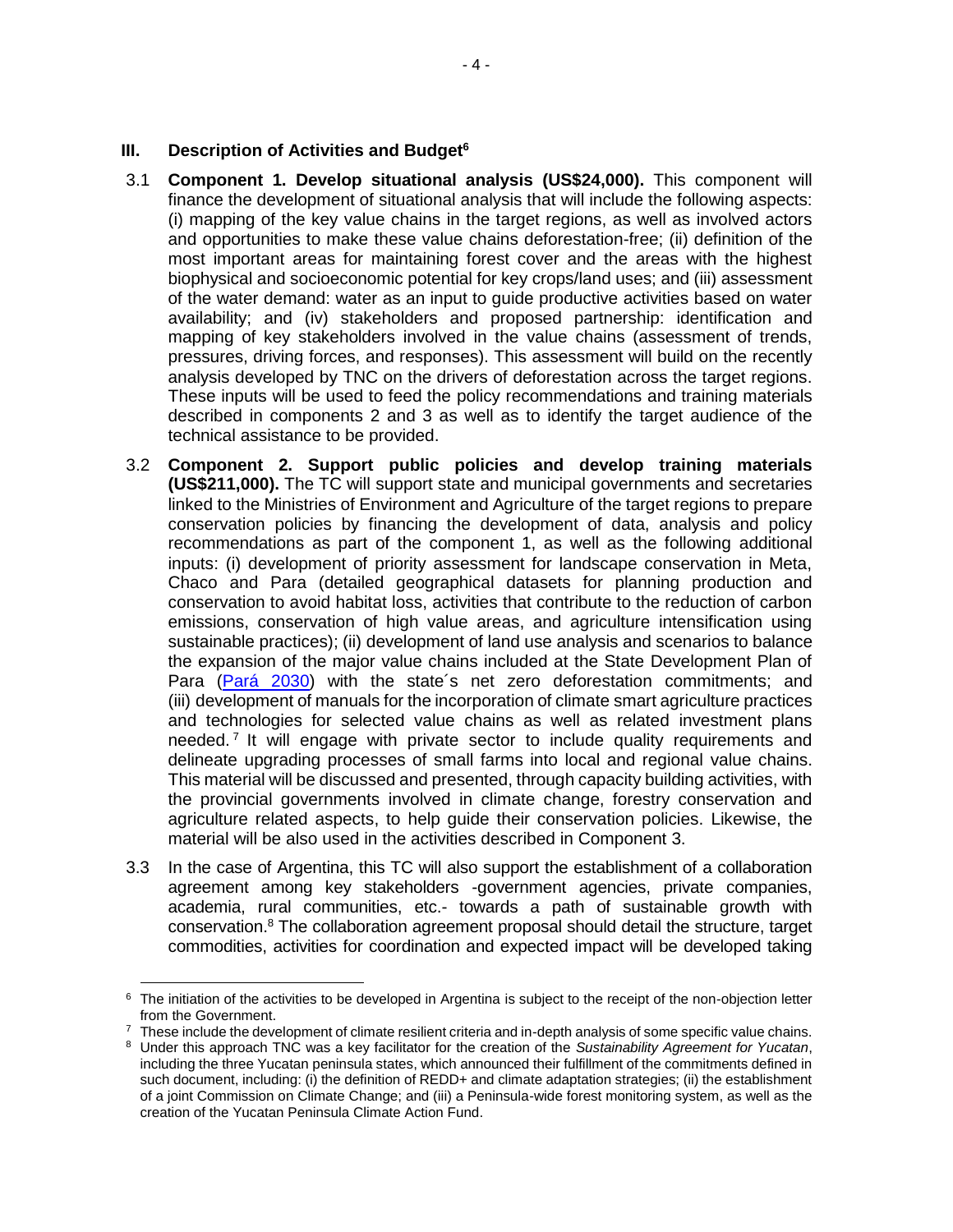into account the different stakeholders' aspirations, capacity and existing sustainability legal framework (REDD+, biodiversity, restoration and resilience, among others).<sup>9</sup>

- 3.4 **Component 3. Improve productive practices and market connection (US\$450,000).** This component will finance the following activities: (i) strengthening of hubs: a group of local producer associations and/or academic centers would be selected and trained on climate smart and forest-friendly practices and technology. These hubs will help build the capacity of farmers and agribusiness (this "train the trainers approach" is important to ensure that this knowledge can be disseminated beyond the period of this project); and (ii) technical assistance to farmers and agribusiness for the incorporation of climate smart and forest-friendly practices and technology in the form of specialized trainings using the materials developed in the Components 1 and 2. These activities would also support the agribusiness to better connect with sustainable supply chain initiatives and traders. In particular, this component will promote: (a) ranching practices exchange to share knowledge and experience among producers and catalyze changes at the farm level; (b) the incorporation of the recommendations provided in the manuals on climate smart and forest-friendly practices and technology; and (c) the awareness of the requirements to access international markets and sustainable supply chains for those products selected. Additionally, up to 40 hectares of "model farms" will be selected to receive a more in-depth technical assistance in the form of "coaching" on sustainable productive practices. The value chains will be prioritized according to the findings of the analysis carried out in Components 1 and 2 and will be based on the depth of their impact on deforestation. The "model farmers", will be selected per the criteria defined by the IDB and TNC. The local governments will be invited to participate in activities designed to strengthen of the hub's technical capacity to be able to replicate the trainings with other producer associations.
- 3.5 **Component 4. Disseminate experiences across benefited regions (US\$70,000).** This component will finance the organization of a workshop with the key beneficiaries of the previous components from the public and private sectors in the region of Meta, Para and Jujuy. The objective of this workshop is to allow cross-fertilization among the 3 GGC supported and exchange of lessons learned and best practices on the incorporation of climate smart and forest-friendly practices and technologies and best ways to connect with sustainable supply chain initiatives. This regional workshop will be ideally organized in the location of one of the "model farms" to allow in-site tours where sustainable productive practices have been successfully implemented.

#### 3.6 **Monitoring reports, supervision and contingencies (US\$45,000).**

 $\overline{\phantom{a}}$ 

| <b>Component</b>                                                    | <b>IDB/AgroLAC 2025 Fund</b> |  |
|---------------------------------------------------------------------|------------------------------|--|
| Component 1. Develop situational analysis                           | 24,000                       |  |
| Component 2. Support public policies and develop training materials | 211,000                      |  |
| Component 3. Improve productive practices and market connection     | 450,000                      |  |
| Component 4. Disseminate experiences across benefited regions       | 70,000                       |  |
| Monitoring reports                                                  | 30,000                       |  |
| Supervision missions of the project team <sup>10</sup>              | 15,000                       |  |
| Contingencies                                                       | 5,000                        |  |
| Total                                                               | 800,000                      |  |

**Indicative Budget**

This component will be developed in coordination with the Forest Sustainability and Competitiveness Program (2853/OC-AR) team to capitalize the synergies between both operations.

 $10$  This amount is intended to cover the Project Team's supervision mission expenses as well as missions to participate in the capacity building trainings as trainers.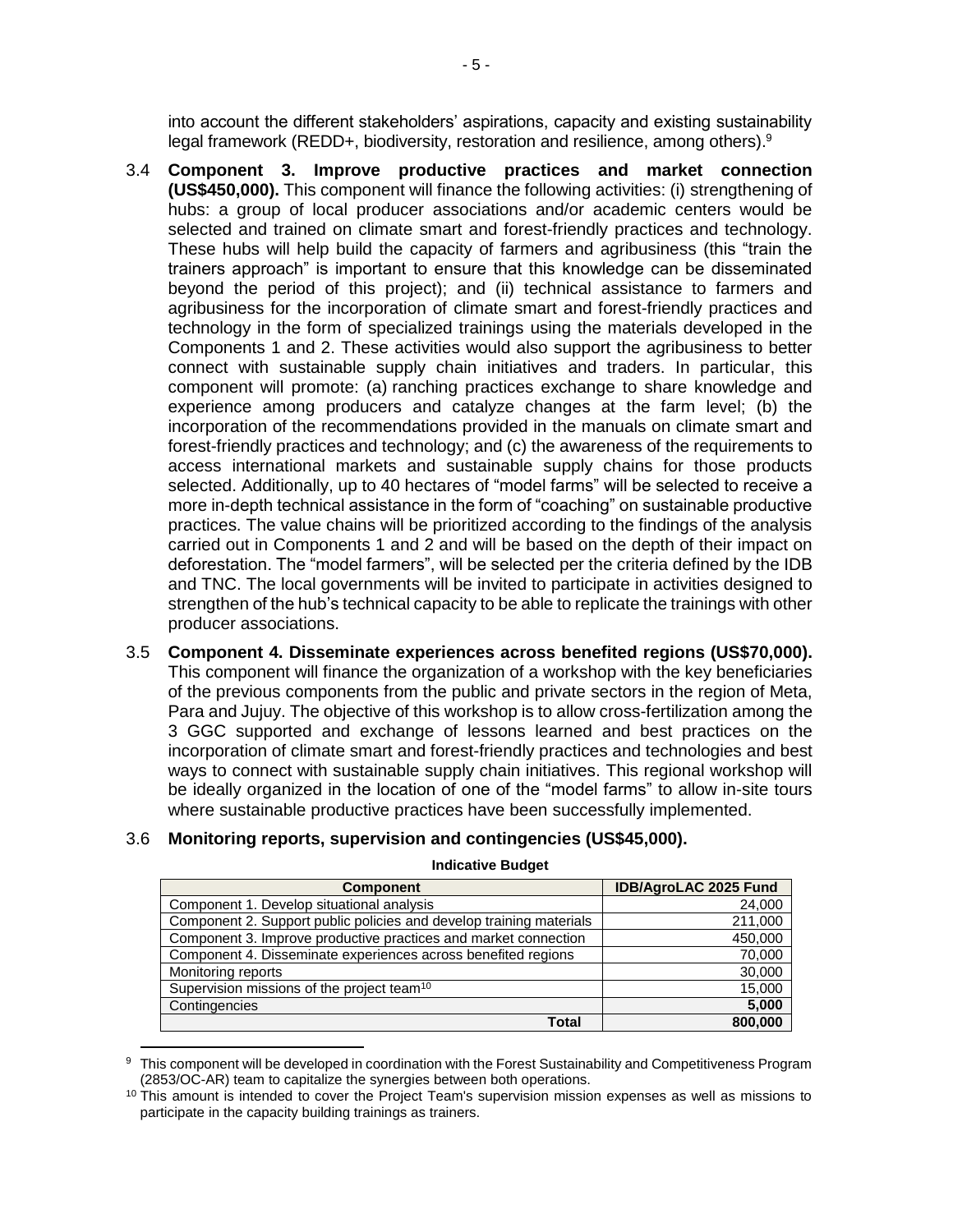- 3.7 The total estimated cost of the operation is US\$800,000 which will be financed with resources from AgroLAC 2025 Fund.
- 3.8 The expected outcomes of the project are: (i) improved government knowledge and capacity to implement landscape conservation policies; and (ii) increased capacity of farmers and agribusinesses to implement sustainable agricultural practices through the incorporation of climate smart and forest-friendly practices and technology and to connect with sustainable regional and global supply chains. Both will be measured using feedback surveys by the participants and provided by TNC. The surveys will follow defined methodologies based on good practices as well as the monitoring and evaluation experience drawn from agricultural and forest conservation projects.
- 3.9 **Intellectual Property.** The Bank authorizes TNC to use, reproduce in any media including digital, transmit, communicate, display, distribute, publicize and sub-license any of the results, products and materials produced under this TC and for the purposes established in this TC, including, but not limited to, its partners, members, related entities, on a perpetual basis. In all circumstances, the support of the Bank in developing such results, products and materials shall be expressly recognized.

## **IV. Executing agency and execution structure**

- 4.1 This TC will be executed by the Bank and the Unit of Basic Responsibility will be the Climate Change Division (CSD/CCS). The selection and contracting of consulting services will follow: (a) the Selection and Contracting of Consulting Firms for Bank Executed Operational Work (GN-2765-1) and related Operational Guidelines (OP-1155-4), and (b) the Bank's Administrative Regulation AM-650 for individual consultants (see also detailed procurement plan). In line with GN-2765-1, the team requests the approval to hire under the modality of "single source selection" The Nature Conservancy (TNC) to provide the deliverables contemplated under components 1, 2 and 3 for an estimated amount of US\$ 715,000.00 (seven hundred and fifteen thousand dollars). To that effect, the IDB and TNC will sign a lump sum contract which will detail the products expected to be delivered, the timeframe and payment conditions.
- 4.2 The IDB will act as the executing agency, since the TC requires central coordination from the different Divisions of the IDBG involved. CSD/CCS and MIF/MSM will coordinate with members from other divisions of the Bank that participate in the project from HQ and COFs in the three beneficiary countries. Additionally, CSD/CCS will liaise with other key initiatives and stakeholders involved, such as FONTAGRO, which is based at HQ. Additionally, the execution by the Bank allows the adequately coordination of the activities across beneficiary countries and assures that synergies are created among them (Component 4 is designed to allow the exchange of experience among them).
- 4.3 TNC is the largest conservation non-profit organization in the world. Created in 1952, TNC has approximately 4,000 staff worldwide including over 600 scientists. Internationally, TNC has over 28 years of on-the-ground experience in designing and implementing conservation programs in more than 35 countries outside the United States, and experience executing successfully IDB projects (GRT/CF12631-RG, ATN/FI-12690-RG, ATN/OC-14053-RG, ATN/OC-15994-RG BK-A1830, among others) totaling more than US\$6M. The Nature Conservancy's global agriculture strategy is based on a sustainable intensification approach that will help meet a growing demand for food and water while improving soil, water, and habitat conservation in agricultural landscapes across the globe. TNC is also responsible for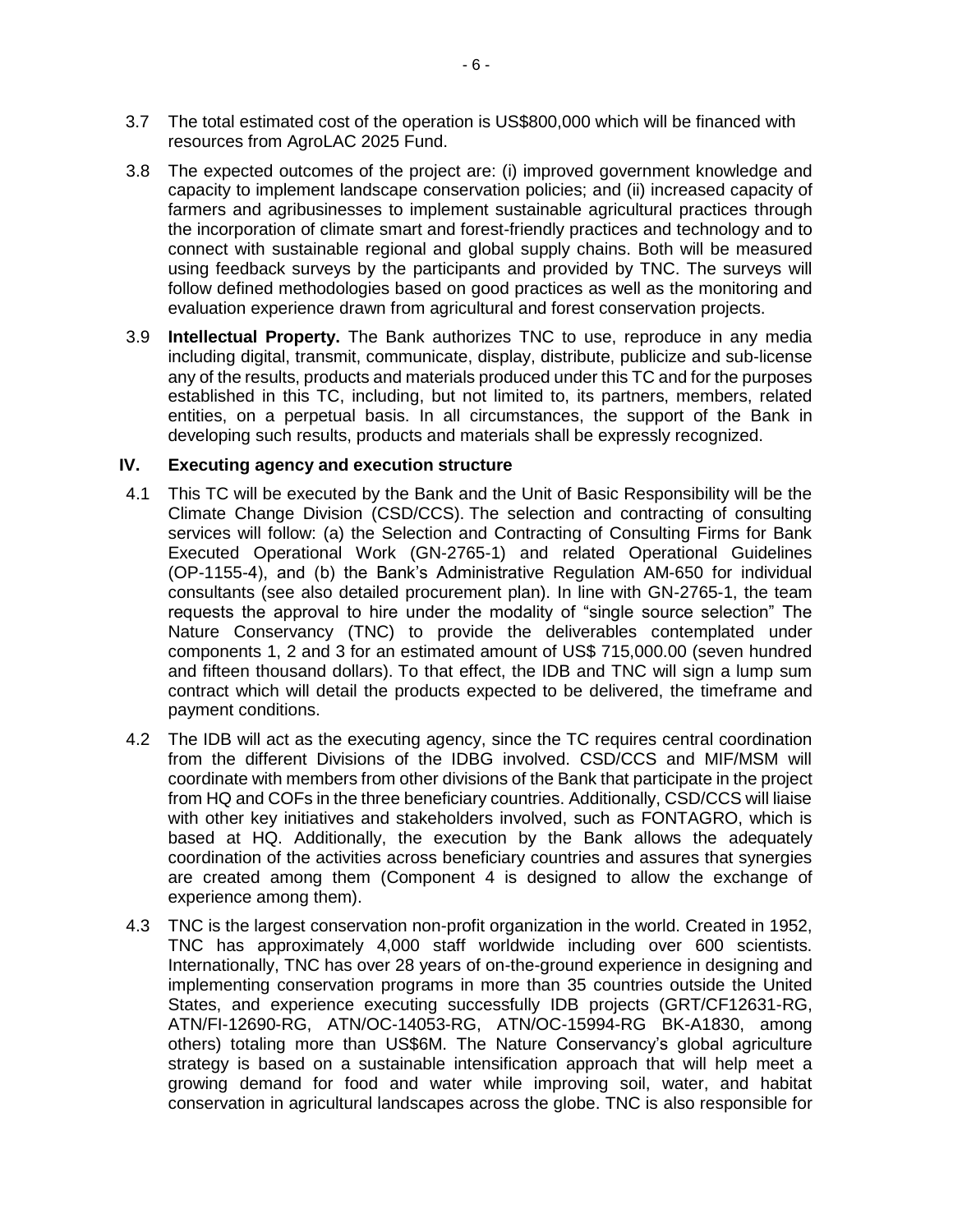the Latin America Conservation Council (LACC), an advisory group of influential corporate and development leaders in Latin America, which brings powerful advocacy, positioning, and influence to key markets for economic development relying on sustainable environmental management. The LACC Council has being working with industry leaders such as Cargill, Bunge, Walmart and Marfrig to create sustainable supply chains through partnerships.

4.4 Besides being the creator of the innovative Green Growth Compact Initiative, TNC has also a large and solid experience implementing complex projects with the IDB. This includes the implementation of the first phase of the Latin America Water Funds Partnership, a 5-year, \$12.6M collaboration of TNC, IDB, FEMSA and GEF that leveraged over US\$100M to implement 19 Water Funds; the second phase of the Latin America Water Funds Partnership; as well as the Early Planning Finance for Sustainable Infrastructure in Latin America (RG-T2836). TNC has been also supporting the implementation of other major initiatives in Latin America such as the Forests and Agriculture Market Initiative (5 year, coalition to eliminate deforestation in Brazil, Argentina and Paraguay); the Mexico-REDD+ Alliance (5 year, \$32M alliance to support the Mexican Government in the establishment of a REDD+ framework, strategies for low carbon agriculture, and the Climate Action Fund for the Yucatan Peninsula). In addition, TNC has led several programs funded by BNDES and Brazil's Ministry of the Environment, for US\$16M to implement the Rural Environmental Registry (CAR) to strengthen sustainable land management in the Amazon.

## **V. Major issues**

5.1 Private sector reticence to comply with climate change and landscape conservation related policies and practices promoted. This TC will mitigate these risks by engaging with government officials and relevant agriculture producer organizations, farmers and agribusiness early in the process and ensuring regular dissemination of the components. TNC's would also apply its Principles of Corporate Engagement in all engagements with companies, structuring all activities in a way that ensures fluid communication with companies and government.

## **VI. Environmental and Social Strategy**

6.1 According to the Environment and Safeguards Compliance Policy of the IDB (OP-703), the operation has been classified as Category 'C' (see the [Safeguards Screening Form](https://idbg-my.sharepoint.com/personal/cguiza_iadb_org/_layouts/15/guestaccess.aspx?guestaccesstoken=WDWMhj9B5ZF5HEAvHhjUGw7LW%2b0W2IdhDt3iaENFUMs%3d&docid=2_1a1f74af1b85a4e9090660c8960a58e66&rev=1) and the [Safeguards Policy Filter\)](https://idbg-my.sharepoint.com/personal/cguiza_iadb_org/_layouts/15/guestaccess.aspx?guestaccesstoken=d1QEflqBq6MBZtx77pjDFsnYEPc5yL%2buavScWWv%2fs%2b0%3d&docid=2_13fd6112732a54c77883a3832737c7bde&rev=1).

#### **Required Annexes**

- [Terms of Reference](https://idbg-my.sharepoint.com/personal/cguiza_iadb_org/_layouts/15/guestaccess.aspx?guestaccesstoken=%2fZbii%2fFCPWq%2fdPXfsbpSfBf3dhDJZ4DDGnpL%2behZmXs%3d&docid=2_1ec644947835b49a8804762df44c9638e&rev=1)
- [Procurement Plan](https://idbg-my.sharepoint.com/personal/cguiza_iadb_org/_layouts/15/guestaccess.aspx?guestaccesstoken=m555IkwEW9eoWuWsvi8v73oz88r1yq%2fXppT2rfc77oM%3d&docid=2_1bbd428764b1042649e8b904541196ada&rev=1)
- [Results Matrix](https://idbg-my.sharepoint.com/personal/cguiza_iadb_org/_layouts/15/guestaccess.aspx?guestaccesstoken=F5PN8U61uh56%2b2VAgWp4RZaStECJbOlt%2bq03%2f5UR7RE%3d&docid=2_1f5bdeb16ee4f4609a35744cff696558f&rev=1)